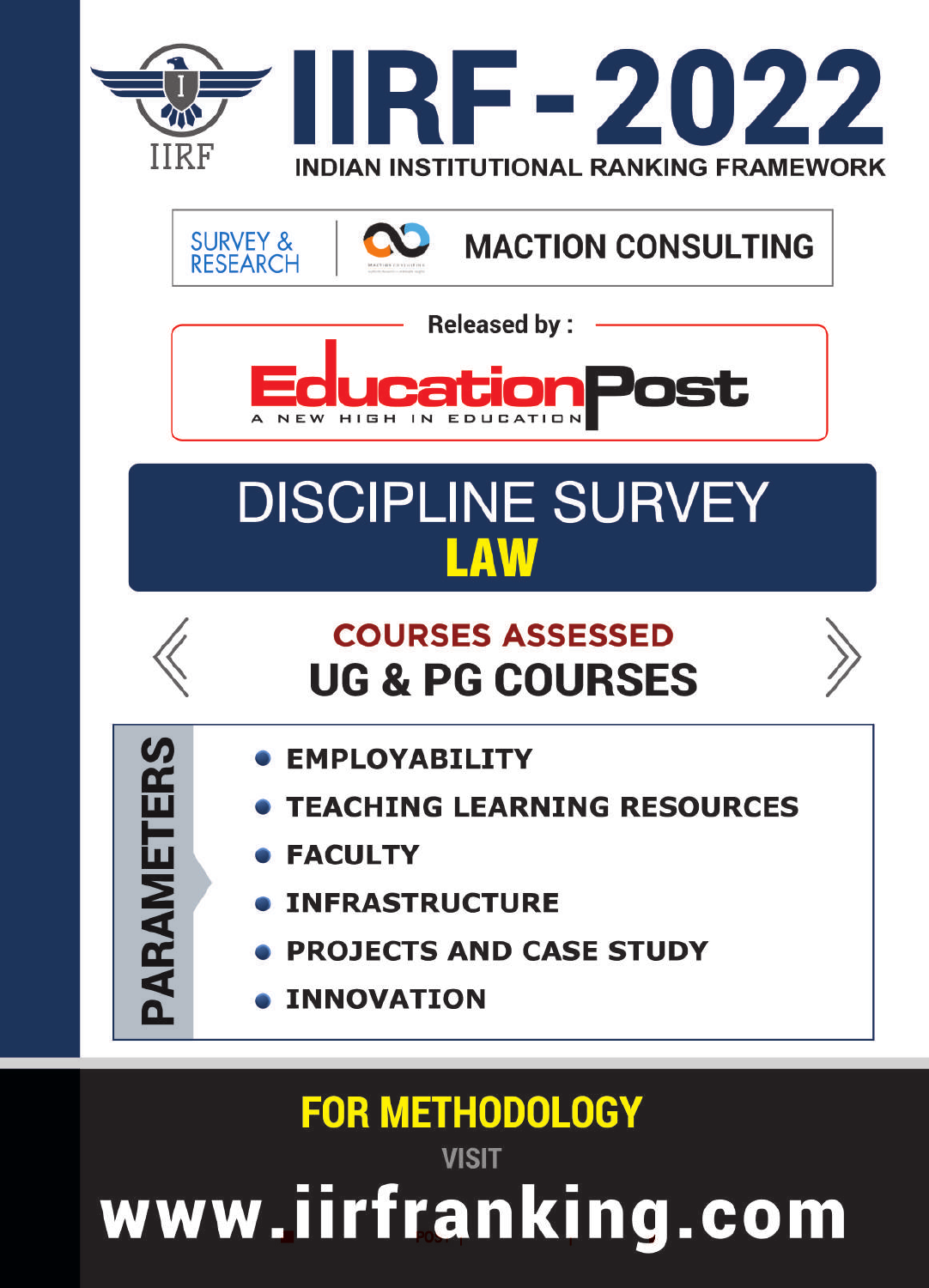### **IIRF-2022** | BEST LAW COLLEGES (GOVT.) *MMMMMMMMMMMMMMMMMMMMMMMMMMMM* IIRF *MMMMW* NINSING IIRF NONDERWINDING IIRF-2022 | BEST LAW COLLEGES (GOVT.)



| Đ,<br>India<br>ank *<br>(Survey | <b>Name of</b><br><b>Law College</b>                               | <b>City</b> | <b>State</b>         | Employability | aching<br>arhing<br>arning<br>aurces<br><b>SOUIT</b> | Faculty | <b>Infrastructure</b> | <b>Projects and<br/>Case Study</b> | Innovation | Weighted<br>Overall Score<br>(out of 100) |
|---------------------------------|--------------------------------------------------------------------|-------------|----------------------|---------------|------------------------------------------------------|---------|-----------------------|------------------------------------|------------|-------------------------------------------|
| $\mathbf{1}$                    | National Law School of India University                            | Bengaluru   | Karnataka            | 83.8          | 84.8                                                 | 69.8    | 82.5                  | 75.2                               | 78.8       | 80.02                                     |
| $\mathbf{2}$                    | <b>National Law University</b>                                     | New Delhi   | Delhi                | 84.0          | 80.3                                                 | 74.3    | 74.7                  | 68.0                               | 75.8       | 77.89                                     |
| $\mathbf{3}$                    | NALSAR University of Law                                           | Hyderabad   | Telangana            | 82.9          | 77.2                                                 | 67.3    | 75.2                  | 68.2                               | 76.0       | 75.54                                     |
| $\overline{4}$                  | Dr. Ambedkar Govt. Law College                                     | Chennai     | <b>Tamil Nadu</b>    | 74.7          | 80.7                                                 | 67.3    | 75.2                  | 58.9                               | 77.0       | 73.69                                     |
| 5 <sub>5</sub>                  | The WB National University of Juridical<br><b>Sciences</b>         | Kolkata     | West Bengal          | 76.0          | 75.2                                                 | 68.3    | 77.7                  | 56.8                               | 73.8       | 72.83                                     |
| 6 <sup>1</sup>                  | Faculty of Law University of Delhi                                 | Delhi       | Delhi                | 74.6          | 71.5                                                 | 67.2    | 79.3                  | 57.4                               | 77.3       | 71.86                                     |
| $\overline{7}$                  | Faculty of Law, Aligarh Muslim University                          | Aligarh     | <b>Uttar Pradesh</b> | 77.0          | 72.4                                                 | 67.3    | 74.2                  | 56.2                               | 71.3       | 71.43                                     |
| 8                               | Rajiv Gandhi School of Intellectual<br>Property Law, IIT Kharagpur | Kharagpur   | West Bengal          | 75.9          | 69.8                                                 | 66.3    | 74.2                  | 57.9                               | 71.3       | 70.44                                     |
| 9 <sup>°</sup>                  | Dr. B.R. Ambedkar College of Law                                   | Bengaluru   | Karnataka            | 68.2          | 74.2                                                 | 67.2    | 72.6                  | 58.6                               | 78.5       | 70.11                                     |
| <b>10</b>                       | <b>ILS Law College</b>                                             | Pune        | Maharashtra          | 73.6          | 65.4                                                 | 66.5    | 78.3                  | 57.0                               | 71.2       | 69.34                                     |
| <b>11</b>                       | University School of law and Legal Studies                         | New Delhi   | Delhi                | 66.3          | 70.0                                                 | 63.8    | 82.2                  | 57.9                               | 73.2       | 68.92                                     |
| <b>12</b>                       | Maharashtra National Law University                                | Mumbai      | Maharashtra          | 66.3          | 74.2                                                 | 62.2    | 74.2                  | 56.4                               | 78.2       | 68.68                                     |
| 13                              | Dr. B R Ambedkar National Law University                           | Sonipat     | Haryana              | 66.8          | 67.9                                                 | 67.2    | 78.2                  | 56.9                               | 70.0       | 68.30                                     |
| 14                              | National Law University and Judicial<br>Academy                    | Guwahati    | Assam                | 64.5          | 69.2                                                 | 66.2    | 75.2                  | 62.0                               | 68.3       | 67.69                                     |
| <b>15</b>                       | <b>Gujarat National Law University</b>                             | Gandhinagar | Gujarat              | 65.5          | 65.4                                                 | 68.6    | 74.2                  | 60.4                               | 71.2       | 67.39                                     |
| <b>16</b>                       | Faculty of Law, Banaras Hindu University                           | Varanasai   | Uttar Pradesh        | 62.2          | 69.7                                                 | 67.2    | 74.6                  | 59.2                               | 67.4       | 67.06                                     |
| <b>17</b>                       | National Law University                                            | Jodhpur     | Rajasthan            | 63.3          | 69.7                                                 | 61.4    | 77.6                  | 57.6                               | 71.0       | 66.75                                     |
| <b>18</b>                       | Faculty Of Law, Jamia Millia Islamia                               | New Delhi   | Delhi                | 68.6          | 64.3                                                 | 61.8    | 65.6                  | 69.2                               | 76.5       | 66.32                                     |
| <b>19</b>                       | National Law University                                            | Cuttack     | Odisha               | 66.2          | 66.4                                                 | 59.2    | 70.9                  | 65.0                               | 76.0       | 66.15                                     |
| 20                              | National University of Advanced Legal<br><b>Studies</b>            | Kochi       | Kerala               | 68.2          | 61.2                                                 | 62.3    | 74.2                  | 57.2                               | 80.0       | 66.12                                     |
| 21                              | Rajiv Gandhi National University of Law                            | Patiala     | Punjab               | 66.4          | 65.2                                                 | 60.6    | 72.4                  | 57.2                               | 68.3       | 65.24                                     |

\* Page 6 (Disclaimer) \* Page 6 (Disclaimer)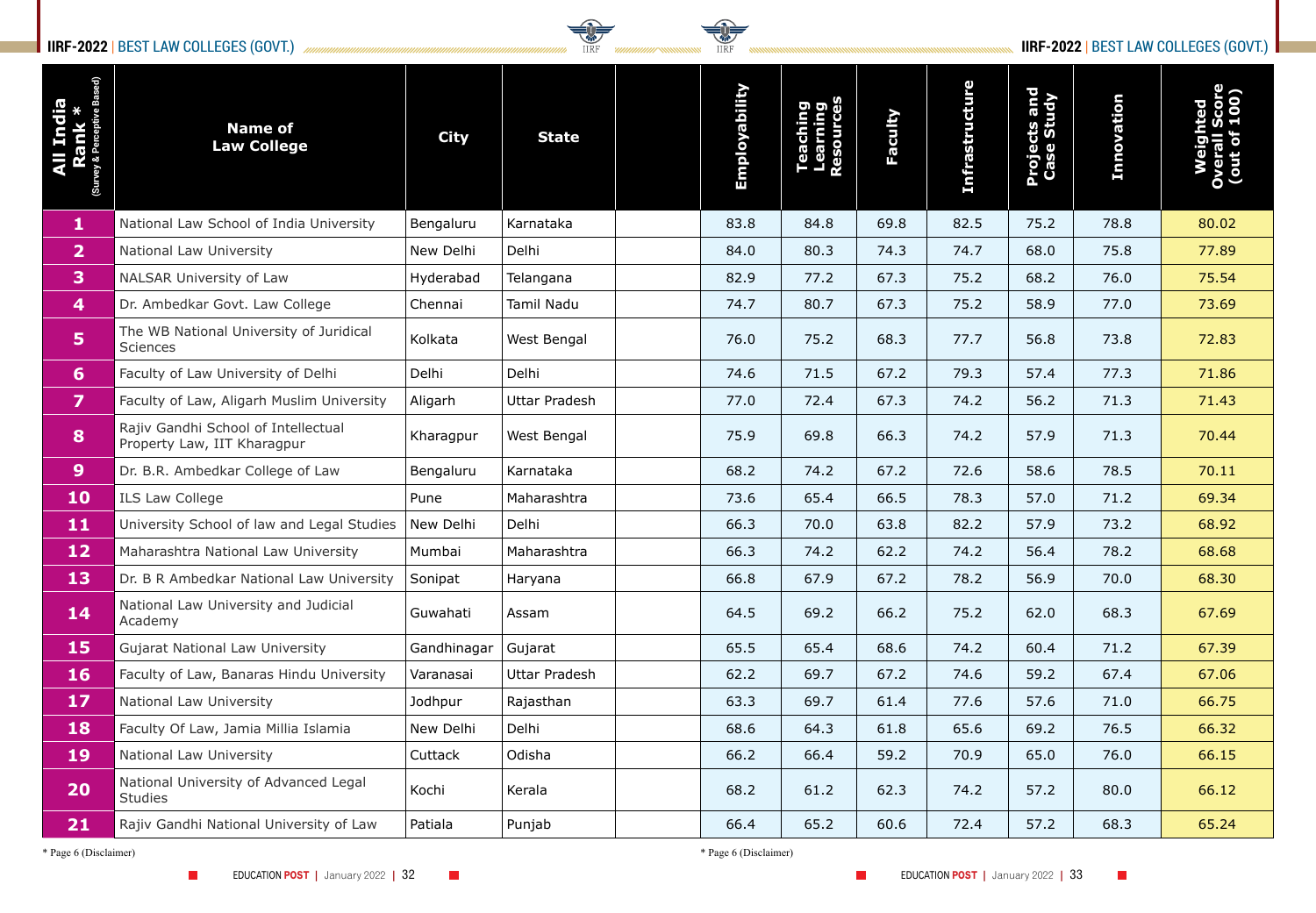### **IIRF-2022** | BEST LAW COLLEGES (GOVT.) *MMMUMUMUMUMUMUMUMUMUMUMUMUMUMUMUM*



| <b>I India<br/>Cank *</b><br>Cerceptive Based)<br>Survey & | <b>Name of</b><br><b>Law College</b>                   | <b>City</b>   | <b>State</b>                   | Employability | Teaching Learning<br>Resources | Faculty | <b>Infrastructure</b> | Case<br>Projects and<br>Study | Innovation | <b>Weighted Overall</b><br>Score (out of 100) |
|------------------------------------------------------------|--------------------------------------------------------|---------------|--------------------------------|---------------|--------------------------------|---------|-----------------------|-------------------------------|------------|-----------------------------------------------|
| 22                                                         | The Tamilnadu Dr Ambedkar Law<br>University            | Chennai       | Tamilnadu                      | 65.2          | 61.5                           | 58.6    | 74.2                  | 69.9                          | 69.4       | 64.98                                         |
| 23                                                         | Karnataka State Law University                         | Hubli         | Karnataka                      | 65.0          | 66.2                           | 62.4    | 61.5                  | 58.2                          | 80.0       | 64.76                                         |
| 24                                                         | Government Law College                                 | Mumbai        | Maharashtra                    | 62.6          | 65.2                           | 58.6    | 71.2                  | 61.2                          | 71.2       | 64.23                                         |
| 25                                                         | University College of Law, Osmania<br>University       | Hyderabad     | Telangana                      | 61.8          | 63.8                           | 62.2    | 67.7                  | 56.8                          | 70.7       | 63.49                                         |
| 26                                                         | University of Mumbai Law Academy                       | Mumbai        | Maharashtra                    | 59.8          | 64.2                           | 57.2    | 76.2                  | 57.2                          | 69.3       | 63.30                                         |
| 27                                                         | National Law Institute University                      | <b>Bhopal</b> | Madhya<br>Pradesh              | 60.0          | 60.2                           | 64.4    | 67.2                  | 57.9                          | 72.2       | 62.70                                         |
| 28                                                         | Dr. Ram Manohar Lohiya National Law<br>University      | Lucknow       | <b>Uttar Pradesh</b>           | 60.8          | 60.7                           | 66      | 63.8                  | 57.9                          | 68.0       | 62.54                                         |
| 29                                                         | Hidayatullah National Law University                   | Naya Raipur   | Chhattisgarh                   | 61.0          | 65.2                           | 56.3    | 71.2                  | 57.2                          | 61.0       | 62.34                                         |
| 30                                                         | New Campus University of Lucknow,<br>Faculty of Law    | Lucknow       | <b>Uttar Pradesh</b>           | 60.3          | 67.2                           | 62.2    | 62.2                  | 57.6                          | 56.4       | 62.20                                         |
| 31                                                         | Indian Law Institute                                   | New Delhi     | Delhi                          | 55.4          | 72.3                           | 54.6    | 51.3                  | 54.2                          | 84.2       | 60.77                                         |
| 32                                                         | Damodaram Sanjivayya National Law<br><b>University</b> |               | Visakhapatnam   Andhra Pradesh | 62.4          | 55.0                           | 55.3    | 70.2                  | 50.8                          | 69.2       | 59.85                                         |
| 33                                                         | Department of Law, University of Calcutta              | Kolkata       | West Bengal                    | 60.6          | 66.9                           | 54.2    | 51.3                  | 54.2                          | 72.2       | 59.80                                         |
| 34                                                         | Chanakya National Law University                       | Patna         | <b>Bihar</b>                   | 61.7          | 56.4                           | 54.4    | 61.2                  | 54.2                          | 72.9       | 59.02                                         |
| 35                                                         | National University of Study and Research<br>in Law    | Ranchi        | Jharkhand                      | 57.0          | 55.2                           | 54.6    | 71.2                  | 50.8                          | 69.2       | 58.56                                         |
| 36                                                         | <b>SNDT Women's University</b>                         | Mumbai        | Maharashtra                    | 67.0          | 59.7                           | 55.6    | 52.2                  | 51.4                          | 51.2       | 58.32                                         |

\* Page 6 (Disclaimer) \* Page 6 (Disclaimer)

 $\mathcal{L}^{\text{max}}$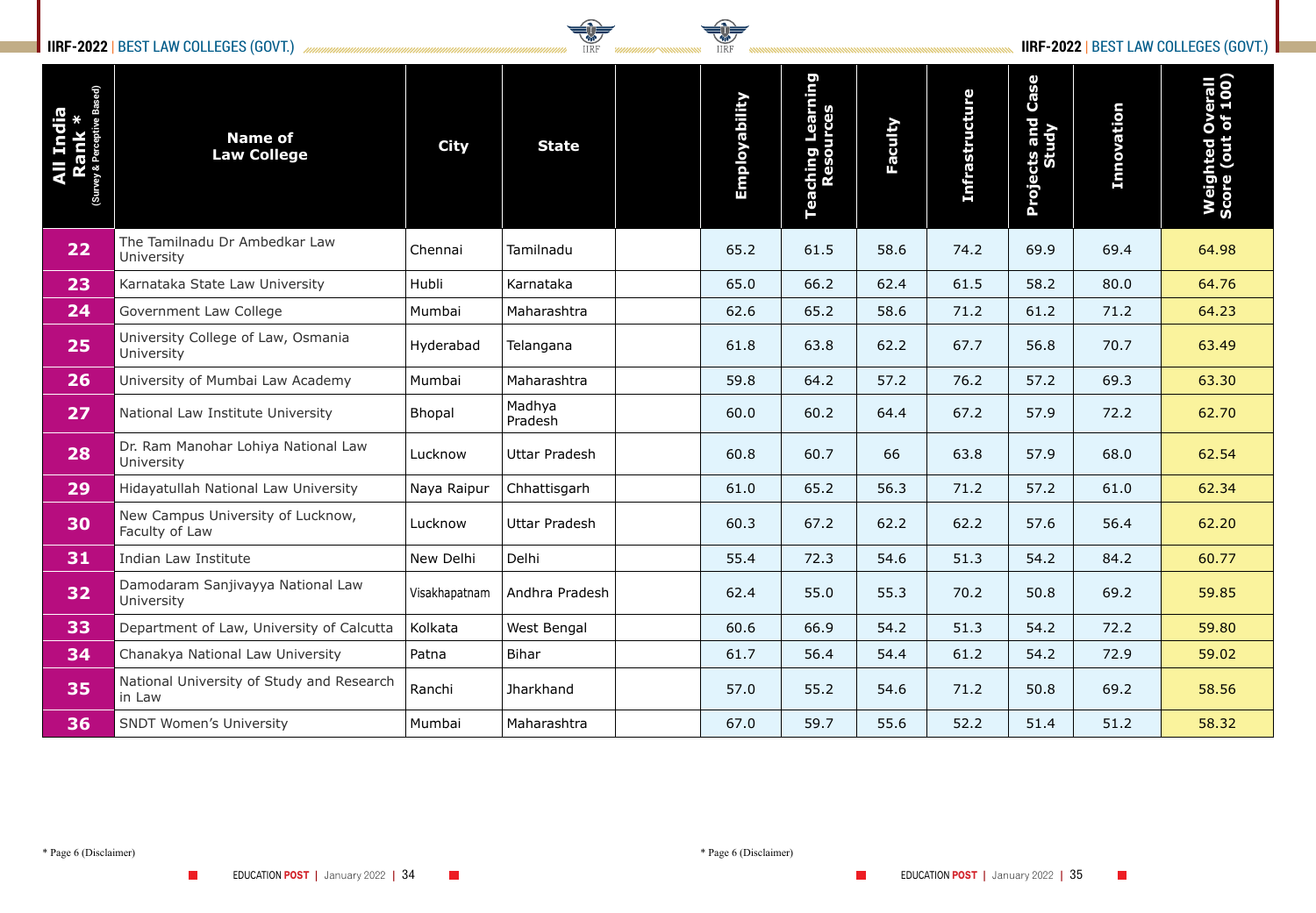# **IIRF-2022** | TOP 50 LAW COLLEGES (PVT.) **IIRF-2022** | TOP 50 LAW COLLEGES (PVT.)



| All India<br>Rank *   | <b>Name of</b><br><b>Law College</b>                                      | <b>City</b>          | <b>State</b>                 | Employability         | Teaching Learning<br>Resources | <b>Faculty</b> | <b>Infrastructure</b> | <b>Projects and<br/>Case Study</b> | Innovation |       | <b>State Rank</b> |
|-----------------------|---------------------------------------------------------------------------|----------------------|------------------------------|-----------------------|--------------------------------|----------------|-----------------------|------------------------------------|------------|-------|-------------------|
|                       | Symbiosis Law School                                                      | Pune                 | Maharashtra                  | 83.7                  | 84.6                           | 69.3           | 77.2                  | 68.0                               | 79.0       | 78.49 |                   |
| $\mathbf{2}$          | Jindal Global Law School                                                  | Sonipat              | Haryana                      | 82.4                  | 83.9                           | 65.3           | 76.2                  | 66.2                               | 75.3       | 76.63 |                   |
| 3                     | Bharati Vidyapeeth (Deemed to be University)<br>New Law College           | Pune                 | Maharashtra                  | 72.4                  | 85.9                           | 64.8           | 73.2                  | 65.4                               | 72.0       | 73.79 | $\overline{2}$    |
| 4                     | ICFAI Law School, ICFAI Foundation for Higher<br>Education                | Hyderabad            | Telangana                    | 74.7                  | 74.2                           | 65.3           | 82.2                  | 63.5                               | 82.3       | 73.47 |                   |
| 5                     | <b>ARMY Institute of Law</b>                                              | Mohali               | Punjab                       | 75.4                  | 70.5                           | 66.2           | 82.2                  | 66.5                               | 72.4       | 72.43 |                   |
| 6                     | Institute of Law, NIRMA University                                        | Ahmedabad            | Gujarat                      | 75.2                  | 73.7                           | 66.2           | 76.2                  | 56.8                               | 75.3       | 71.71 |                   |
|                       | VIT School of Law                                                         | Chennai              | Tamil Nadu                   | 69.5                  | 73.4                           | 67.2           | 77.2                  | 57.9                               | 73.6       | 70.53 |                   |
| 8                     | Law College Dehradun, Uttaranchal University                              | Dehradun             | Uttarakhand                  | 72.8                  | 67.9                           | 67.2           | 78.7                  | 57.0                               | 76.8       | 70.36 |                   |
| 9 <sup>°</sup>        | SDM Law College and Centre for Post Graduate<br>Studies & Research in Law | Mangaluru            | Karnataka                    | 67.6                  | 76.9                           | 60.2           | 74.3                  | 65.0                               | 77.5       | 69.94 |                   |
| <b>10</b>             | KIIT School of Law, KIIT Deemed to ne<br>University                       | Bhubaneswar          | Odisha                       | 66.0                  | 78.3                           | 61.2           | 74.3                  | 56.0                               | 75.5       | 69.23 |                   |
| 11                    | Manikchand Pahade Law College                                             | Aurangabad           | Maharashtra                  | 64.2                  | 71.5                           | 63.3           | 75.2                  | 67.2                               | 79.2       | 68.79 | 3                 |
| 12 <sub>1</sub>       | Bharath Institute of Law, BIHER                                           | Chennai              | Tamil Nadu                   | 66.0                  | 71.2                           | 66.8           | 74.3                  | 56.0                               | 72.0       | 68.33 | $2^{\circ}$       |
| 13                    | Department of Law, Prestige Institute of<br>Management and Research       | Indore               | Madhya Prasesh               | 67.6                  | 69.7                           | 67.2           | 76.6                  | 63.2                               | 55.7       | 68.21 |                   |
| <b>14</b>             | <b>JSS Law College</b>                                                    | Mysuru               | Karnataka                    | 67.2                  | 68.7                           | 64.2           | 74.2                  | 57.9                               | 72.2       | 67.63 | $2^{\circ}$       |
| <b>15</b>             | <b>AMITY Law College</b>                                                  | Mumbai               | Maharashtra                  | 62.4                  | 76.9                           | 60.2           | 68.7                  | 56.3                               | 78.5       | 67.17 | 4                 |
| <b>16</b>             | Kirit P Mehta School of Law                                               | Mumbai               | Maharashtra                  | 66.8                  | 68.7                           | 58.2           | 73.5                  | 65.6                               | 71.2       | 66.77 | 5                 |
| 17                    | K.L.E Society's Law College                                               | Bengaluru            | Karnataka                    | 66.2                  | 68.2                           | 61.2           | 76.3                  | 56.6                               | 70.5       | 66.75 | 3                 |
| <b>18</b>             | School of Legal Studies, REVA University                                  | Bengaluru            | Karnataka                    | 67.4                  | 66.6                           | 63.3           | 69.3                  | 56.6                               | 74.4       | 66.29 | 4                 |
| <b>19</b>             | Lloyd Law College                                                         | <b>Greater Noida</b> | Uttar Pradesh                | 64.6                  | 71.5                           | 62.6           | 61.2                  | 57.9                               | 81.0       | 66.03 | $\mathbf{1}$      |
| 20                    | <b>ARMY Law College Pune</b>                                              | Pune                 | Maharashtra                  | 66.5                  | 66.9                           | 57.2           | 74.2                  | 57.9                               | 72.2       | 65.61 | 6                 |
| 21                    | School of Law, Christ University                                          | Bengaluru            | Karnataka                    | 70.0                  | 60.6                           | 61.2           | 61.0                  | 56.5                               | 79.0       | 64.09 | 5                 |
| 22                    | Faculty of Law, PES University                                            | Bengaluru            | Karnataka                    | 64.2                  | 60.4                           | 62.6           | 73.2                  | 56.9                               | 66.2       | 63.84 | 6                 |
| 23                    | <b>GITAM School of Law</b>                                                |                      | Visakhapatnam Andhra Pradesh | 68.2                  | 58.8                           | 58.8           | 72.0                  | 54.2                               | 72.0       | 63.69 |                   |
| 24                    | School of Law, Presidency University                                      | Bengaluru            | Karnataka                    | 63.8                  | 61.4                           | 61.2           | 65.2                  | 58.5                               | 76.0       | 63.32 | 7 <sup>7</sup>    |
| 25                    | School of Law and Justice, ADAMAS University                              | Kolkata              | West Bengal                  | 60.4                  | 66.9                           | 61.5           | 61.9                  | 58.9                               | 70.0       | 63.02 |                   |
| * Page 6 (Disclaimer) |                                                                           |                      |                              | * Page 6 (Disclaimer) |                                |                |                       |                                    |            |       |                   |